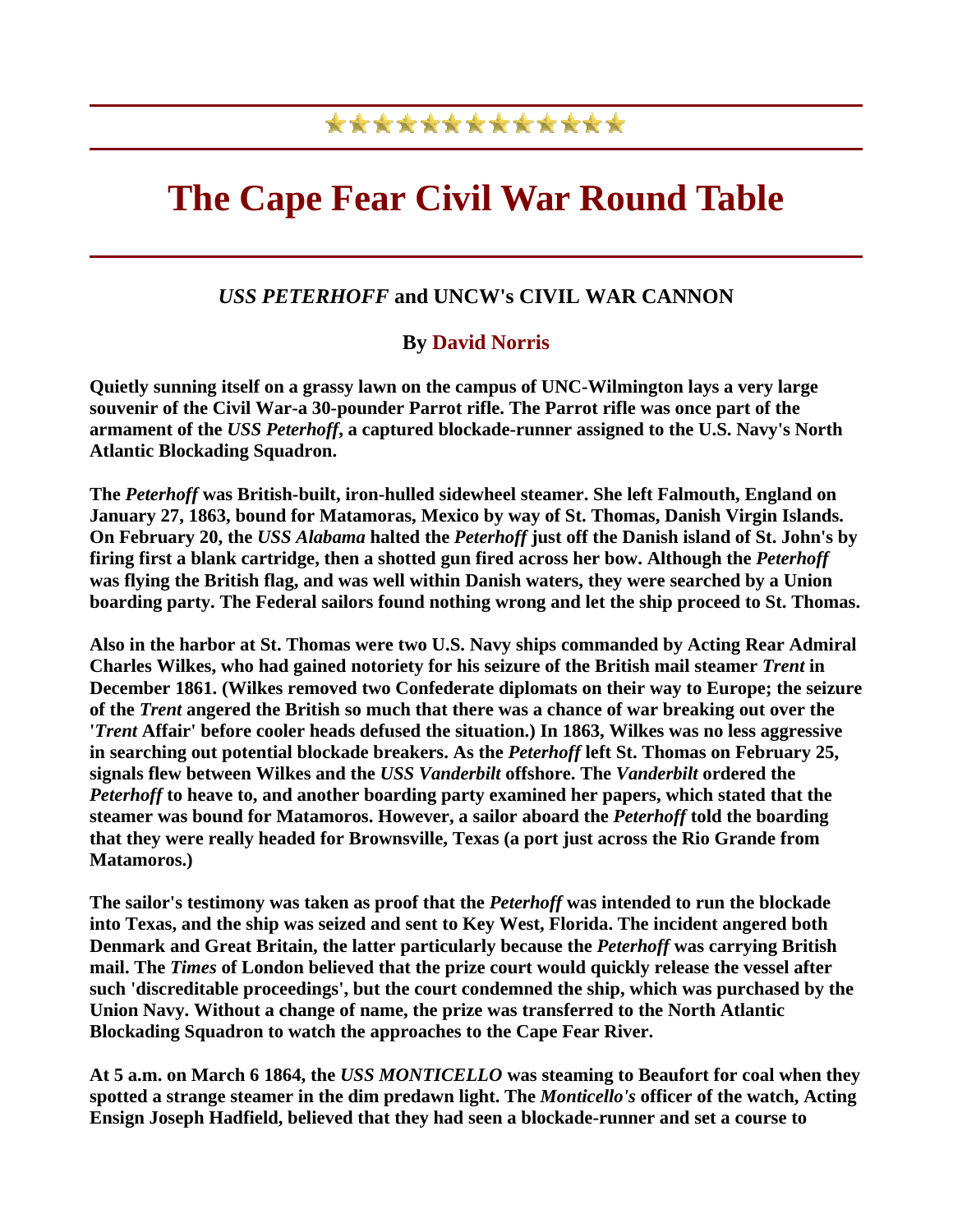**challenge the potential prize. Unfortunately, the** *Monticello* **was steaming closer in to shore than they should have been, and they were blundering into the inner line of blockaders watching the approaches to the Cape Fear at New Inlet. Hadfield thought he was closing in on a blockaderunner at anchor, but instead he was dead-set on a collision course with the blockader** *Peterhoff***.** 

**At 5:10 p.m., the** *Monticello* **plowed into the** *Peterhoff***, striking her amidships. The** *Monticello* **was little damaged, but the** *Peterhoff* **sank in five fathoms of water within half an hour. All of her crew was saved, although they lost practically all of their possessions. One hundred and twenty officer and men were packed onto the** *USS Florida* **until other billets could be found for them. The** *Peterhoff's* **paymaster, Josia F. Dunham, told the** *Florida's* **paymaster and diarist William Frederick Keeler that he had just joined the navy, and thought he's had a 'a pretty hard start.'** 

**After dusk on the night of March 7, several boats were sent from the blockaders** *Mount Vernon* **and** *Niphon* **to destroy as much of the** *Peterhoff* **as they could, to keep the Confederates from salvaging anything useful. The Union tars found themselves on a dangerous assignment. In the darkness with a 'considerable sea rolling over the wreck,' they could only work on the forecastle and quarterdeck, and even these were slightly awash even at low tide. They worried about the garrison of Fort Fisher, as there were a considerable amount of signal lights and fires burning busily on the shore all night. The Confederates never fired at the wrecking party. The Yankees cut down the masts and chopped up the rigging. The guns that they could reach, a 30-pounder Parrot rifle on the forecastle and a boat howitzer on the quarterdeck, were spiked and dumped overboard. Just after midnight, the work was done and the boats returned top their ships with some salvaged sails and rigging.** 

**Famed naval raider Lt. William B. Cushing commanded the** *Monticello* **at the time of the wreck. Inquiries placed the blame squarely on Hadfield's 'inefficiency and carelessness,' but he was still on board the** *Monticello* **with Cushing in September. On the night of July 15, 1864, the** *USS Cherokee* **slammed into the wreck of the** *Peterhoff***. The impact awakened most of the crew, but no serious damage was done. After the war, the United States Supreme Court overturned the prize court's decision regarding the** *Peterhoff***, on the grounds that the sailor's testimony should not have invalidated the ship's papers, which were in order. After this rare reversal of a prize court ruling, the owners were reimbursed for their loss.** 

**Acting Ensign H.S. Borden of the** *Niphon* **notified his superiors that the guns on the main deck of the** *Peterhoff* **'might be taken off, provided there was suitable vessel for the purpose, if tended to immediately.' Borden's advice went unheeded until 1974. In that year, the 4.2-inch, 30-pounder Parrot rifle was raised by a joint effort of the North Carolina Division of Archives and History and UNC-Wilmington. Although on display on the UNC-Wilmington campus, the gun is on loan from the United States Navy, because it is still owned by that agency. The Visitors' Center at Fort Fisher and the Carteret County Museum of History at Morehead City also have guns from the** *Peterhoff* **on display.**

-

**\*\*\*\*\*\*\*\*\*\*\*\*\*\*\*\*\*\*\*\*\*\*\*\*\*\*\*\*\*\*\*\*\*\*\*\*\*\*\*\*\*\*\*\*\*\***

**Sources: Stephen R. Wise,** *Lifeline of the Confederacy: Blockade Running During the Civil War***; Official Records of the Union and Confederate Navies in the War of the Rebellion; 'The Capture of the Peterhoff',**  *The New York Times,* **15 April 1863-**